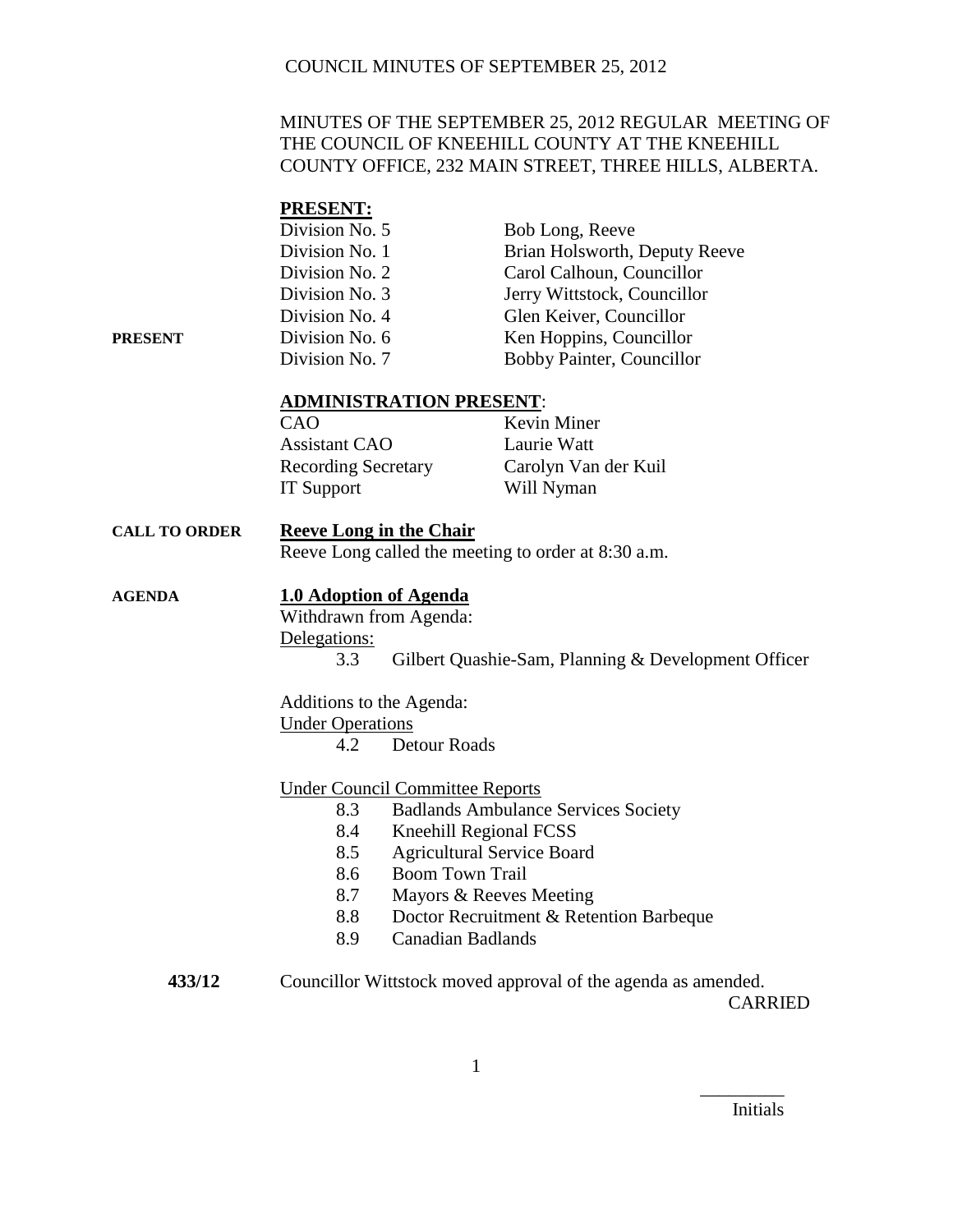| <b>MINUTES</b>        | 2.0 Minutes                                                                                                         |
|-----------------------|---------------------------------------------------------------------------------------------------------------------|
|                       | 2.1 Approval of the September 11, 2012 Regular Meeting Minutes                                                      |
| 434/12                | Councillor Calhoun moved approval of the September 11, 2012 Council                                                 |
|                       | Meeting Minutes as presented.                                                                                       |
|                       | <b>CARRIED</b>                                                                                                      |
|                       |                                                                                                                     |
|                       | <b>3.0 Delegations</b>                                                                                              |
| <b>INTRO SMRT BRD</b> | 3.1 Will Nyman, IT Support - Introduction of Smart Board                                                            |
|                       | Will Nyman, IT support gave Council a demonstration of the Smart Board                                              |
|                       | that was installed into Council Chambers September 12, 2012.                                                        |
|                       |                                                                                                                     |
|                       | Will Nyman left the meeting at 8:50 a.m.                                                                            |
|                       |                                                                                                                     |
|                       | The meeting recessed from 8:50 a.m. until 8:56 a.m.                                                                 |
|                       |                                                                                                                     |
|                       | <b>6.0 Business Arising from Previous Minutes</b>                                                                   |
|                       | <b>TRASNFER STN RQST 6.1 Request to Dispose of Old Apartment Building in Trochu at</b>                              |
|                       | <b>Kneehill County Transfer Station</b>                                                                             |
| 435/12                | Councillor Hoppins moved that Council approve the Town of Trochu to                                                 |
|                       | dispose of the Old Apartment Building at 327 Arena Avenue in Trochu,                                                |
|                       | AB at the Kneehill County Transfer Station by Torrington, AB with a                                                 |
|                       | \$76.75 per load charge.                                                                                            |
|                       | <b>CARRIED</b>                                                                                                      |
|                       |                                                                                                                     |
| <b>NEW BUSINESS</b>   | <b>7.0 New Business</b>                                                                                             |
| 3-HILLS COM           | <b>7.1 Three Hills Community Memorial Centre Society Thank You</b>                                                  |
| <b>CENTRE THANK U</b> |                                                                                                                     |
| 436/12                | Councillor Calhoun moved that Council receive as information.                                                       |
|                       | <b>CARRIED</b>                                                                                                      |
|                       |                                                                                                                     |
|                       | Pete McRae, Director of Operations and Brandy Hay Evans, Operations                                                 |
|                       | Executive Assistant, entered the meeting at 8:58 a.m.                                                               |
|                       |                                                                                                                     |
|                       | Debi Moon, reporter for The Capital, entered the meeting at 8:59 a.m.                                               |
|                       |                                                                                                                     |
| <b>OPERATIONS</b>     | <b>4.0 Operations</b>                                                                                               |
|                       | <b>4.1 Operations Summary</b>                                                                                       |
| <b>OPR SUMMARY</b>    | Pete McRae presented the Operations Report comprised of Transportation                                              |
|                       | (Roads), Water and Miscellaneous updates. The following items were                                                  |
|                       |                                                                                                                     |
|                       | also addressed:                                                                                                     |
|                       | Pete McRae will compile a list of Road Building Projects for<br>$\bullet$                                           |
|                       | Council to review.                                                                                                  |
|                       | Selkirk Water Service Area has another year of warranty. There<br>$\bullet$<br>are some locations that are sinking. |

Initials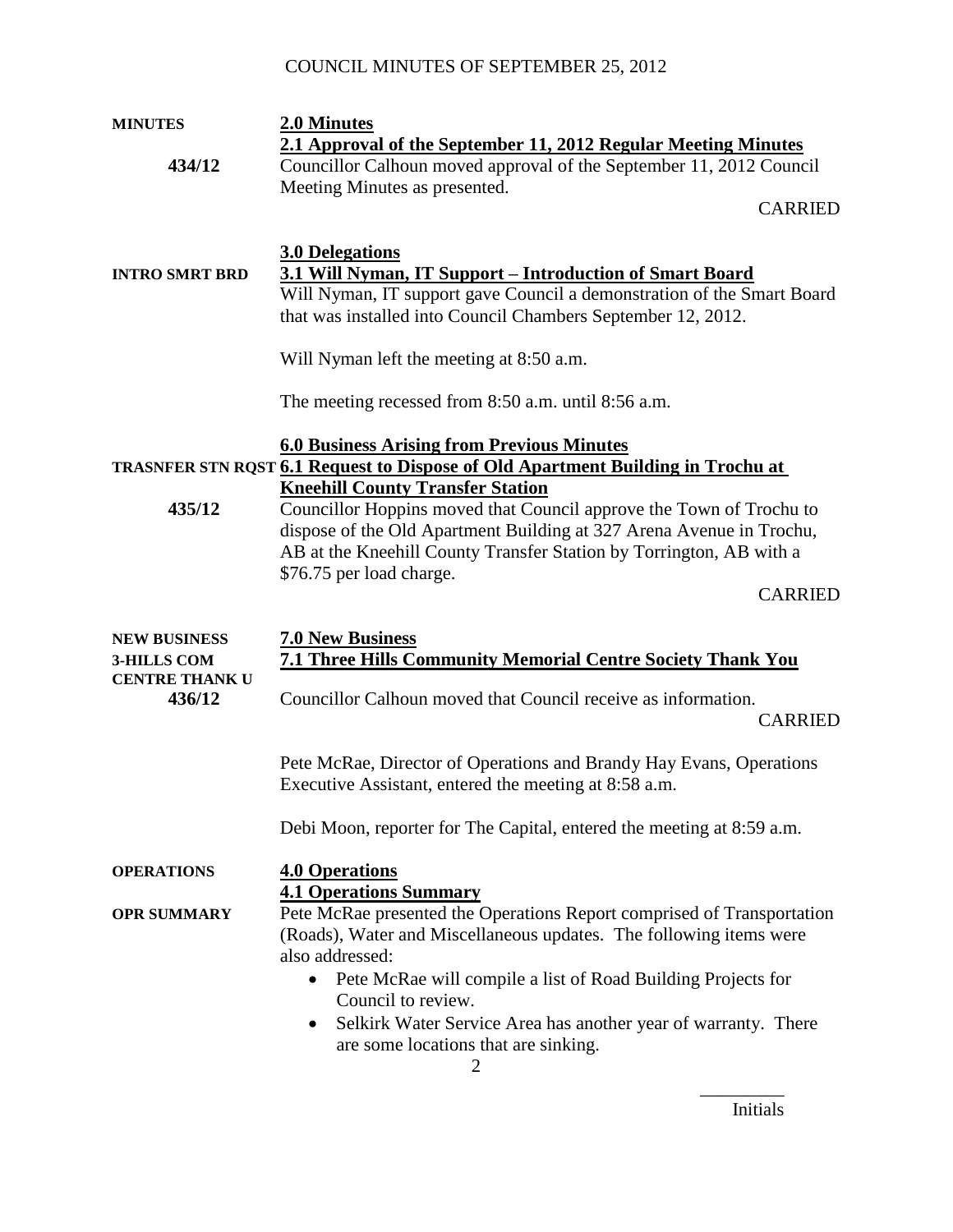- Operations asked Council for direction regarding a Road Tour.
- **437/12** Councillor Holsworth moved that Council authorize attendance of Council to attend the Kneehill County Road Tour on October 15, 2012 at 8:00 a.m. CARRIED
- **438/12** Councillor Calhoun moved that Council receive the Operations Summary report as presented.

#### CARRIED

### **DETOUR ROADS 4.2 Detour Roads**

Councillor Calhoun expressed her concern over the safety of the detour roads following the accident on Highway 21, Friday, September 14, 2012. The gravel detour roads were dusty and visibility was low from the combines in the field, grain trucks on the road and all of the detoured traffic. Council discussed that the issue of detour roads can be addressed with Tony Chellick, Operations Manager for Alberta Transportation when he meets with Council on Tuesday, October 25, 2012.

Mike Morton, Director of Finance entered the meeting at 9:44 a.m.

Pete McRae and Brandy Hay Evans left the meeting at 9:44 a.m.

## **FINANCIAL 5.0 Financial Reports**

**BANK REC 5.1 Bank Reconciliation August 31, 2012**

**439/12** Councillor Calhoun moved that Council receive the August 31, 2012 Bank Reconciliation as presented.

CARRIED

### **DRAFT OPER BUDGT 5.2 Draft Operating Budget 2013**

**440/12** Councillor Wittstock moved that a Committee of the Whole meeting be scheduled for 1:00 p.m. on Tuesday, October 23, 2012 to further discuss the 2012 Draft Operating Budget.

CARRIED

Mike Morton left the meeting at 9:56 a.m.

The meeting recessed from 9:56 a.m. to 10:04 a.m.

Initials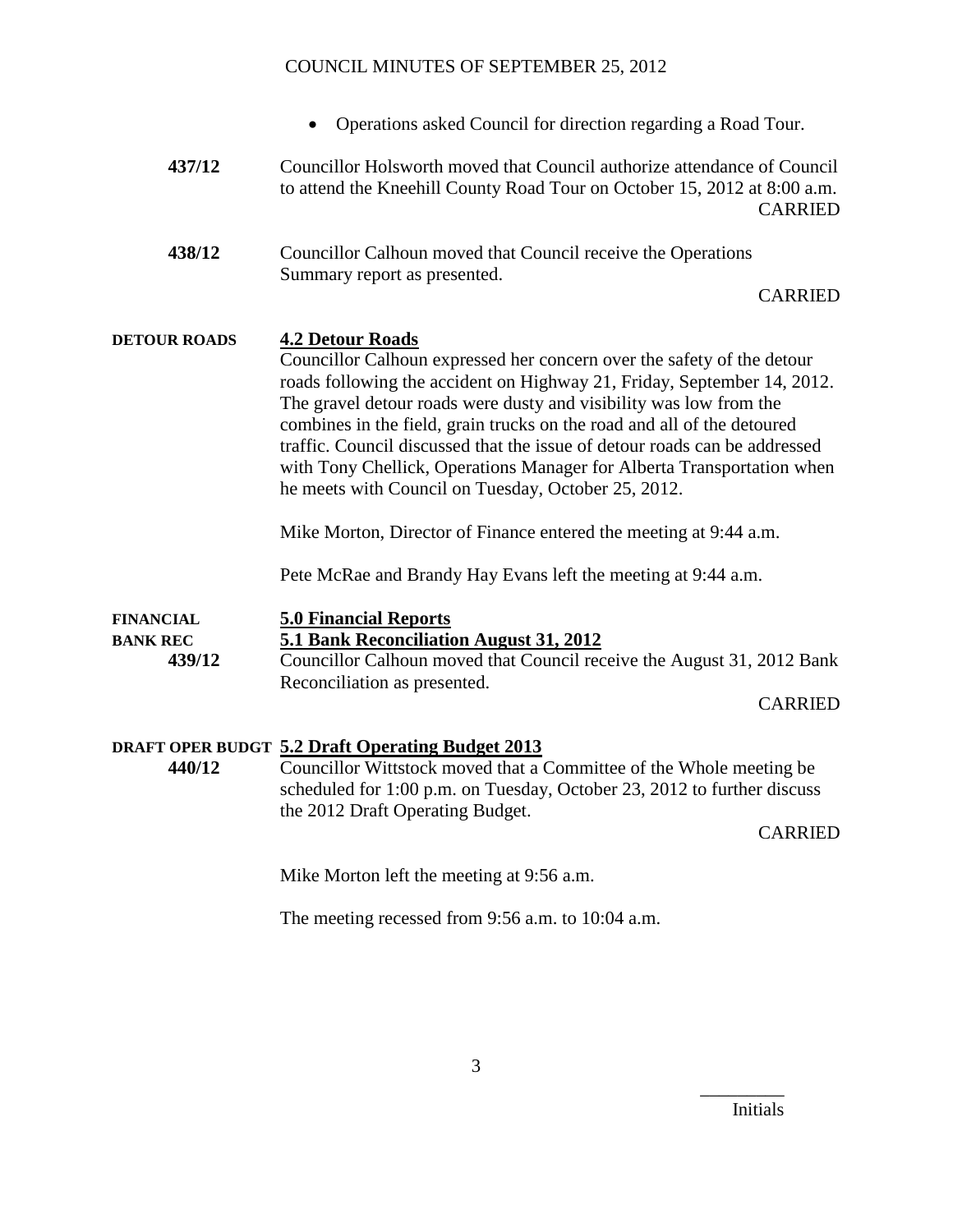| <b>NEW BUS CON'TD</b>                            | 7.0 New Business Cont'd                                                                                                                                                                                                                                       |                                  |
|--------------------------------------------------|---------------------------------------------------------------------------------------------------------------------------------------------------------------------------------------------------------------------------------------------------------------|----------------------------------|
| <b>AAMDC CONV</b>                                | <b>7.2 AAMD&amp;C Fall Convention</b>                                                                                                                                                                                                                         |                                  |
| 441/12                                           | Councillor Hoppins moved that AAMD&C banquet tickets held on<br>November 14, 2012 not be obtained for the 2012 Fall AAMD&C                                                                                                                                    |                                  |
|                                                  | Convention.                                                                                                                                                                                                                                                   | <b>CARRIED</b>                   |
|                                                  | Council directed administration to set up the following meetings while in<br>Edmonton at the 2012 Fall AAMD&C Convention:<br>A Meet and Greet meeting with the Progressive Conservative<br>shadow MLA and Cabinet Minister<br>Minister of Health<br>$\bullet$ |                                  |
| <b>SUBDIVISION EXT</b><br>442/12                 | 7.3 Subdivision extension Request KNE100103 - NE 9-32-25-W4M<br>Councillor Calhoun moved that Council grant a six (6) month extension<br>for Subdivision KNE100103, expiring on March 25, 2013.                                                               | <b>CARRIED</b>                   |
| <b>CAAMDC ZONE</b><br><b>RESOLUTIONS</b>         | <b>7.4 CAAMD&amp;C Zone Resolutions</b><br>Council reviewed the two resolutions for consideration at the CAAMD&C<br>Zone Meeting.                                                                                                                             |                                  |
| <b>THANK U CARBON</b><br>443/12                  | <b>7.5 Village of Carbon Thank You</b><br>Councillor Wittstock moved that Council receive as information.                                                                                                                                                     | <b>CARRIED</b>                   |
| <b>RATE PAYER</b><br><b>NEWSLETTER</b><br>444/12 | <b>7.6 Fall 2012 Kneehill County Ratepayer Newsletter</b><br>Councillor Calhoun moved that Council approve the Fall 2012<br>Kneehill County Ratepayer Newsletter as amended.                                                                                  | <b>CARRIED</b>                   |
| 2012 ORG MEETING<br>445/12                       | <b>7.7 Organizational Meeting 2012</b><br>Councillor Hoppins moved that Council set the 2012 Organizational<br>Meeting for Tuesday, October 23, 2012 at 8:00 a.m.                                                                                             |                                  |
| <b>THANK U 3-HILLS</b><br>446/12                 | <b>7.8 Town of Three Hills Thank You</b><br>Councillor Calhoun moved that Council receive as information.                                                                                                                                                     | <b>CARRIED</b><br><b>CARRIED</b> |
|                                                  |                                                                                                                                                                                                                                                               |                                  |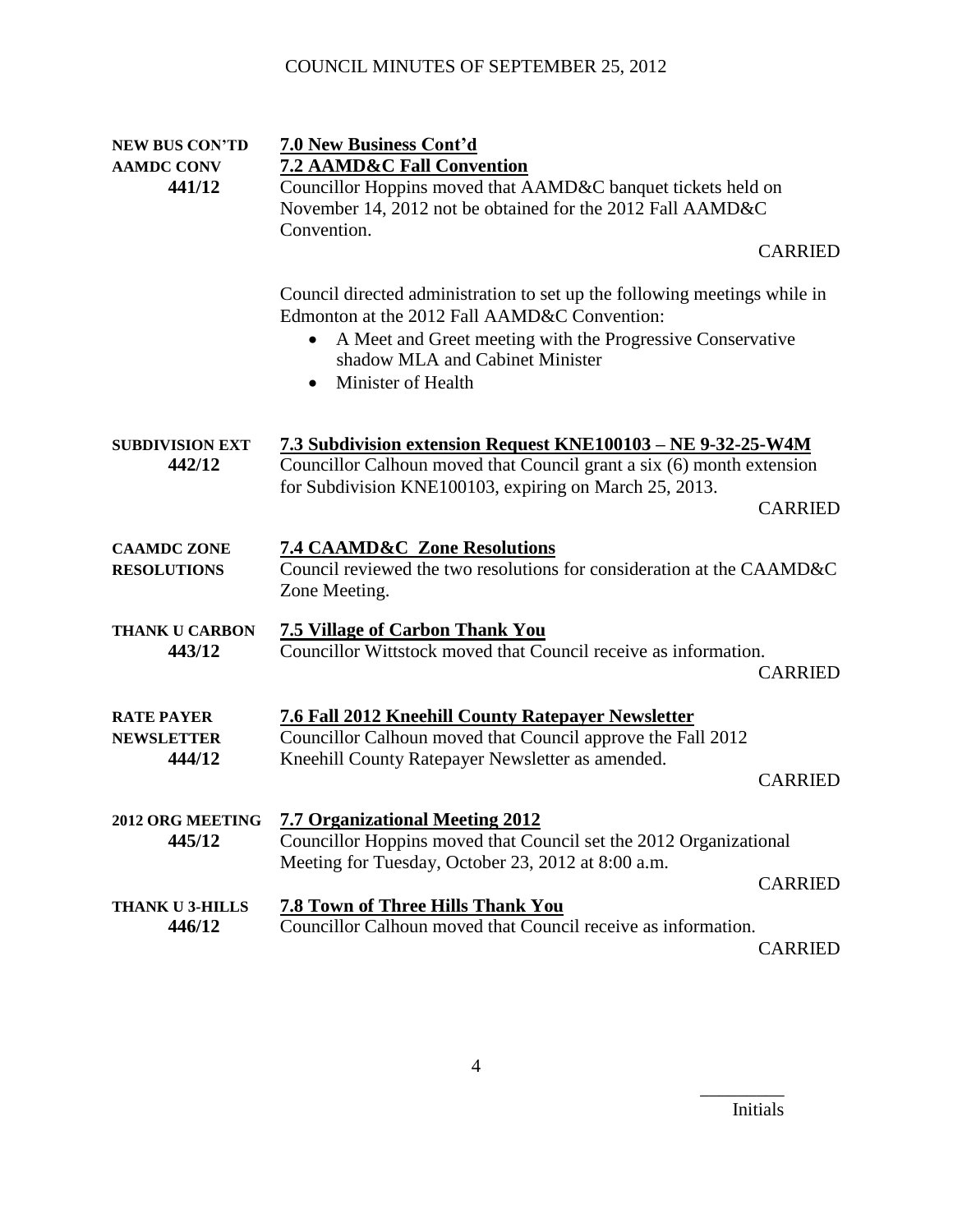| <b>COUNCIL REPORTS</b>                    | <b>8.0 Council and Committee Reports</b>                                                                                                                                                                                                                               |
|-------------------------------------------|------------------------------------------------------------------------------------------------------------------------------------------------------------------------------------------------------------------------------------------------------------------------|
| <b>AQUA 7</b>                             | 8.1 Aqua 7 Regional Water Commission                                                                                                                                                                                                                                   |
| 447/12                                    | Councillor Holsworth moved that Council approve the Aqua 7 Regional                                                                                                                                                                                                    |
|                                           | Water Commission Bylaw 2012-3 as presented.                                                                                                                                                                                                                            |
|                                           | <b>CARRIED</b>                                                                                                                                                                                                                                                         |
| <b>3-HILL MUNICIPAL</b><br><b>AIRPORT</b> | 8.2 Three Hills Municipal Airport Commission- Councillor Keiver<br>provided Council with a Letter of Understanding from the Town of Three<br>Hills. Council directed Administration to get more information from the<br>Town of Three Hills and bring back to Council. |
| <b>BADLANDS AMB</b>                       | <b>8.3 Badlands Ambulance</b> Councillor Holsworth advised Council that he<br>will be attending a special meeting for Badlands Ambulance Services<br>Society on October 4, 2012.                                                                                       |
| <b>FCSS</b>                               | <b>8.4 Kneehill Regional FCSS</b> – A written report provided by Councillor<br>Calhoun on the September 13, 2012 meeting.                                                                                                                                              |
| <b>ASB</b>                                | 8.5 Agricultural Service Board – Councillor Hoppins provided Council<br>with the minutes from the Central Regional Agricultural Service Board<br>"Fall Gathering" held on Thursday, September 20, 2012 at the Ponoka AG<br>Events Centre in Ponoka, AB.                |
| <b>BOOM TOWN</b>                          | 8.6 Boom Town Trail- Verbal report provided by Councillor Keiver on<br>the meeting he had attended on Monday September 24, 2012.                                                                                                                                       |
| <b>MAYORS &amp; REEVES</b>                | <b>8.7 Mayors &amp; Reeves Meeting</b> – written report provided by Reeve Long<br>on the September 12, 2012 meeting held in Red Deer.                                                                                                                                  |
| DR R &R                                   | 8.8 Doctor Recruitment & Retention Committee Barbeque - A verbal<br>report provided by Reeve Long on the Doctor Recruitment and Retention<br>Committee Barbeque on Saturday September 22, 2012 at Keiver's Lake.                                                       |
| <b>CDN BADLANDS</b>                       | 8.9 Canadian Badlands - A verbal report provided by Reeve Long on the<br>three year allocation of funds from Travel Alberta to the Canadian<br>Badlands to assist in promoting the Canadian Badlands region.                                                           |
| 448/12                                    | Councillor Wittstock moved that Council receive the Council and<br>Committee Reports as presented.<br><b>CARRIED</b>                                                                                                                                                   |
| <b>IN-CAMERA</b><br>449/12                | 11.0 In-Camera<br>Councillor Calhoun moved that Council go into In-Camera at 11:19 a.m.                                                                                                                                                                                |

Initials